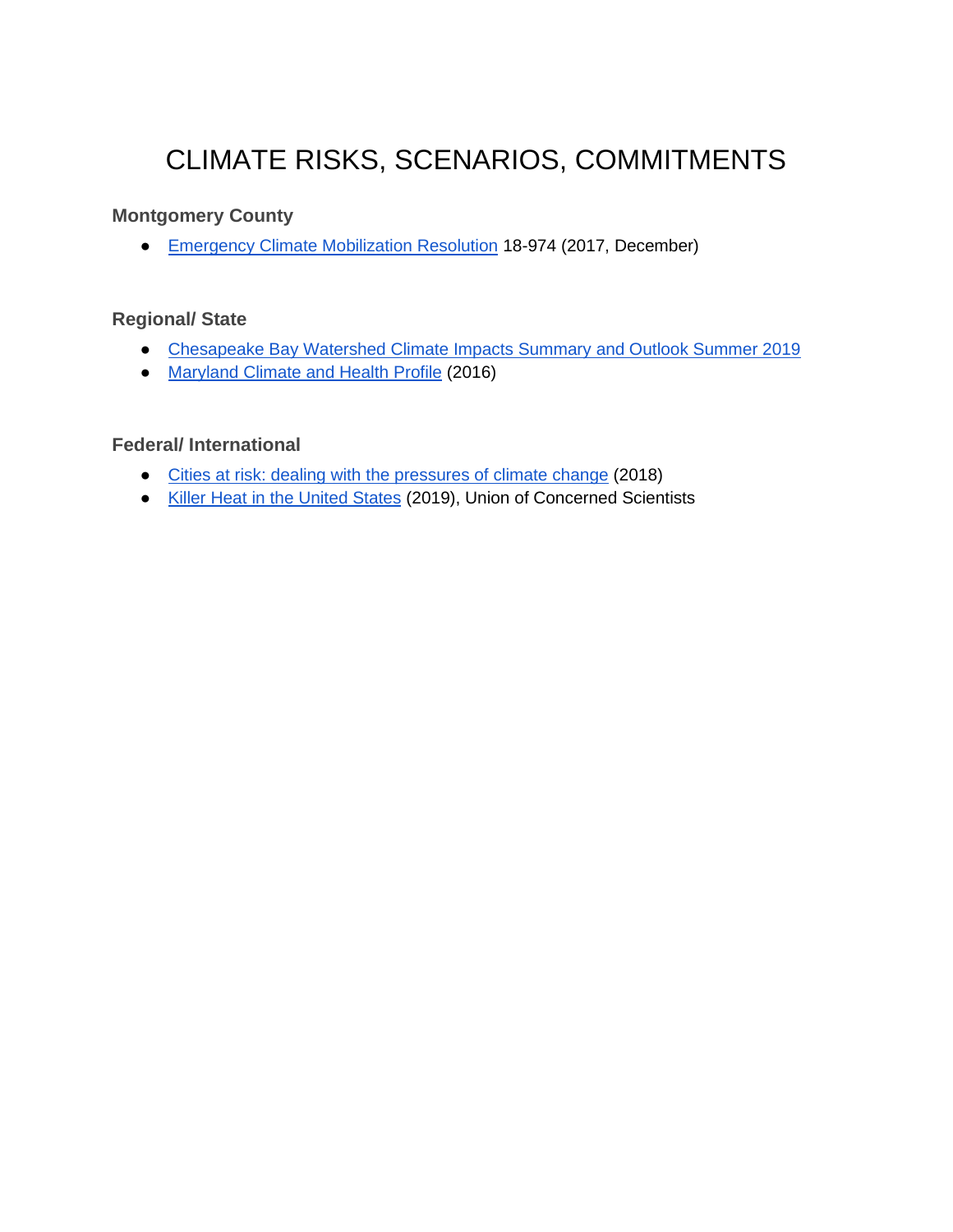# **SEQUESTRATION**

### **Decision-making Guidelines: Principles, social & environmental safeguards/ standards (SES)**

Various principles and SES have been applied or are being developed to guide international and national decision-making and investments by banks and climate funding mechanisms. These are variously intended to ensure that trade-offs are made explicit, that social justice considerations are included, that ecological resilience is at the foreground, and that public and private actions are transparently accounted for (e.g. no double counting). Examples include:

- [San Jose Principles for High Ambition and Integrity in Carbon Markets,](https://cambioclimatico.go.cr/press-release-leading-countries-set-benchmark-for-carbon-markets-with-san-jose-principles/) 25+ countries break away at COP25 to outline principles for building a robust and fair carbon market
- [REDD+ Social Safeguards and Standards Review,](https://www.climatelinks.org/sites/default/files/asset/document/Safeguards_Paper.pdf) Forest Carbon, Markets and Communities Program (2012)
- [Principles for building resilience: Sustaining ecosystem services in social ecological](https://www.stockholmresilience.org/research/research-news/2015-04-08-seven-principles-for-building-resilience.html)  [systems](https://www.stockholmresilience.org/research/research-news/2015-04-08-seven-principles-for-building-resilience.html) (2015)
- [10 principles for just climate change policies in the US,](https://www.ejnet.org/ej/climatejustice.pdf) Environmental Justice Network

### **Analyses: Sequestration Potential**

- [Matching Policy and Science -](https://www.researchgate.net/scientific-contributions/9365865_Jean-Francois_Soussana) Rationale for the 4 per 1000 soils for food security and climate initiative - from the lead research scientist and his team at the French National Institute for Agriculture, Food and Environment. This paper estimates that by 2030, the world could sequester 7.2 to 15.6 gigatons of carbon through soils.
- [Natural Climate Solutions](https://www.pnas.org/content/114/44/11645) (2017) provides a helpful overview of how forestry and agriculture are both sources and sinks for carbon emissions. Explores the potential to maximize sequestration while minimizing emissions - showcasing low, medium and high sequestration pathways.
- [Soil Organic Carbon: The Hidden Potential \(2017\),](http://www.fao.org/3/a-i6937e.pdf) FAO, This paper was prepared for a gathering of over 500 scientists to explore the potential of sequestering carbon through agriculture and peatland protection.
- The Carbon Farming Solution: A Global Toolkit of Perennial Crops and Regenerative [Agriculture](http://carbonfarmingsolution.com/) - This book by Eric Toensmeier is written in accessible language and rooted in peer-reviewed scientific analysis. It focuses on the promise of diversified agriculture, more typical in tropical countries, and on perennial crops such as nuts, beans, grains, and grasses where sequestration potential far exceeeds what is possible with merely crop rotations, cover crops and no-till. Page 31 includes a chart of practices and their sequestration potential.
- [Natural climate solutions for the United States](https://advances.sciencemag.org/content/4/11/eaat1869) (2018), Fargione et al a broad review of the scientific literature on "natural climate solutions" (i.e. from agriculture, forests and wetlands) and their potential in the United States. Includes comparison of the amount of sequestration that could be achieved and the dollar costs, with detailed discussions of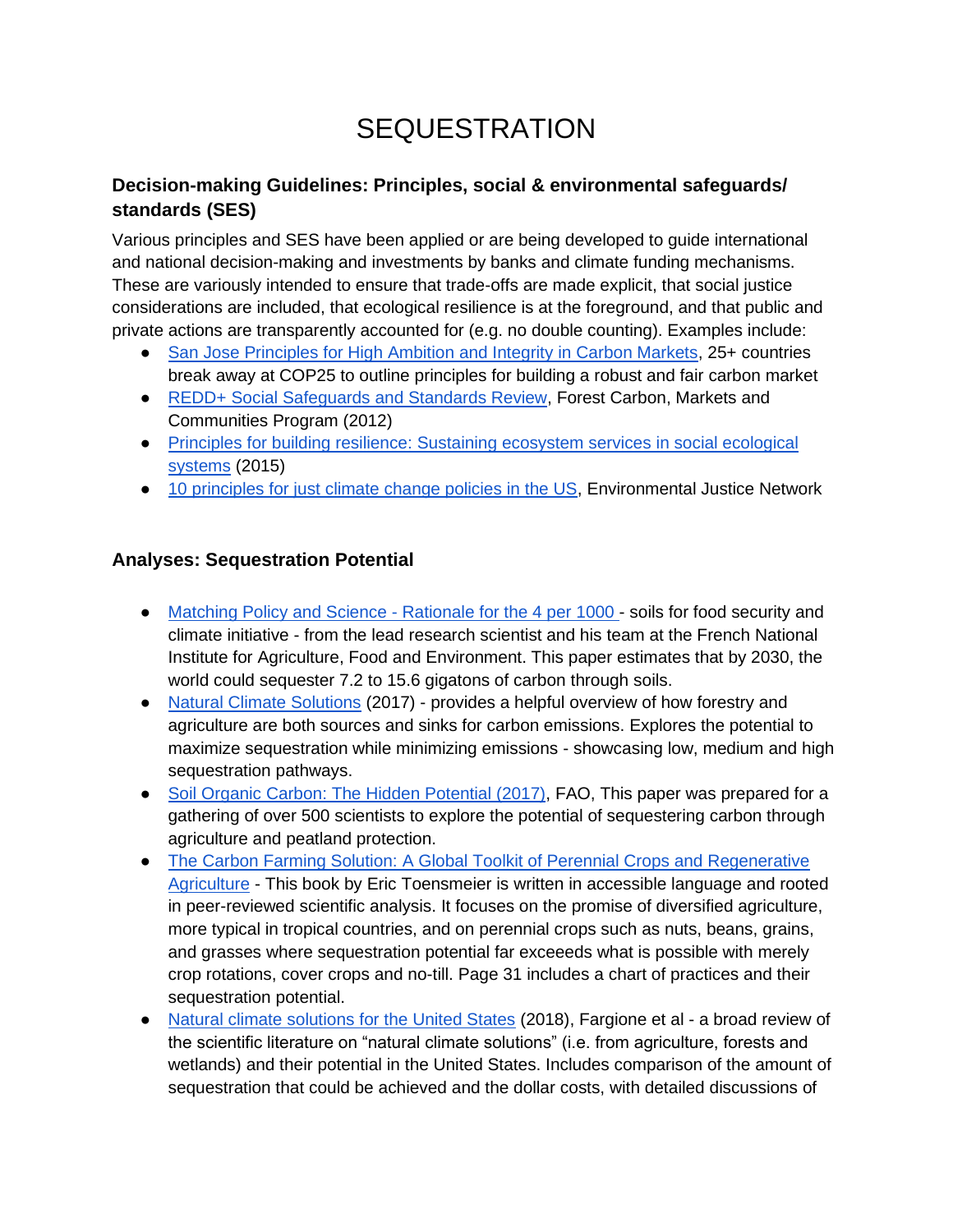each of the solutions and the basis for the numerical estimates in the Supplemental Information.

- Clark, M. and D. Tilman. 2017. Comparative analysis of environmental impacts of agricultural production systems, agricultural input efficiency, and food choice. *Environmental Research Letters* 12:064016 . Online at[:https://iopscience.iop.org/article/10.1088/1748-9326/aa6cd5/pdf](https://iopscience.iop.org/article/10.1088/1748-9326/aa6cd5/pdf) -- A comprehensive review of the scientific literature (through 2017) on the environmental impacts of different agricultural systems, including their overall greenhouse gas emissions (including sequestration), land needed, eutrophication caused, and energy needed. Systems compared include organic vs. conventional, grass-fed vs. grain-fed beef, greenhouse vs. open-field produce, and different kinds of aquaculture vs. open-water fisheries.
- Garnett, Tara et. al. 2017. *Grazed and Confused? Ruminating on cattle, grazing systems, methane, nitrous oxide, the soil carbon sequestration question - and what it all means for greenhouse gas emissions.* Food Climate Research Network (FCRN), University of Oxford. Online at:

[https://www.fcrn.org.uk/sites/default/files/fcrn\\_gnc\\_annexes.pdf](https://www.fcrn.org.uk/sites/default/files/fcrn_gnc_annexes.pdf) - A detailed review by an international team of experts on the much-debated question of whether increased soil carbon sequestration in grazing systems can offset the rest of the emissions due to cattle (methane from the rumen, methane and nitrous oxide from manure, and soil carbon emissions).

- Ripple, William J., Pete Smith, Helmut Haberl, Stephen A. Montzka, Clive McAlpine and Douglas H. Boucher. 2014. Ruminants, climate change and climate policy. *Nature Climate Change* 4: 2-5. Online at: http://health.gov/dietaryguidelines/dga2015/comments/uploads/CID230\_Ripple\_\_2014 [NatureClimateChange-Ruminants.pdf](http://health.gov/dietaryguidelines/dga2015/comments/uploads/CID230_Ripple__2014_NatureClimateChange-Ruminants.pdf) - Shows that the majority of emissions from agriculture come from ruminant livestock, particularly beef cattle.
- [Grasslands More Reliable Carbon Sink than Trees -](https://climatechange.ucdavis.edu/news/grasslands-more-reliable-carbon-sink-than-trees/) focuses on the tradeoffs between focusing on grasslands and agriculture versus forests in the state of California.
- Eshel, G., Shepon, A., Makov, T. and Milo, R., 2014. Land, irrigation water, greenhouse gas, and reactive nitrogen burdens of meat, eggs, and dairy production in the United States. *Proceedings of the National Academy of Sciences*, *111*(33), pp.11996-12001. Online at:<https://www.pnas.org/content/pnas/111/33/11996.full.pdf>- A detailed analysis of the environmental impacts of different kinds of food derived from livestock in the US, include need for land, need for water, emissions of greenhouse gases and release of reactive nitrogen (a major cause of water pollution and eutrophication). Shows that the impact of beef is much higher than for other meats, dairy and eggs.
- [Root Disease can Rival Fire and Harvest in Reducing Forest Carbon Storage](https://esajournals.onlinelibrary.wiley.com/doi/full/10.1002/ecs2.1569) Root diseases are known to suppress forest regeneration and reduce growth rates, and they may become more common as susceptible tree species become maladapted in parts of their historic ranges due to climate change. However, current ecosystem models do not track the effects of root disease on net productivity, and there has been little research on how the dynamics of root disease affect carbon (C) storage and productivity across infected landscapes. The implications are that we should not take absolutist positions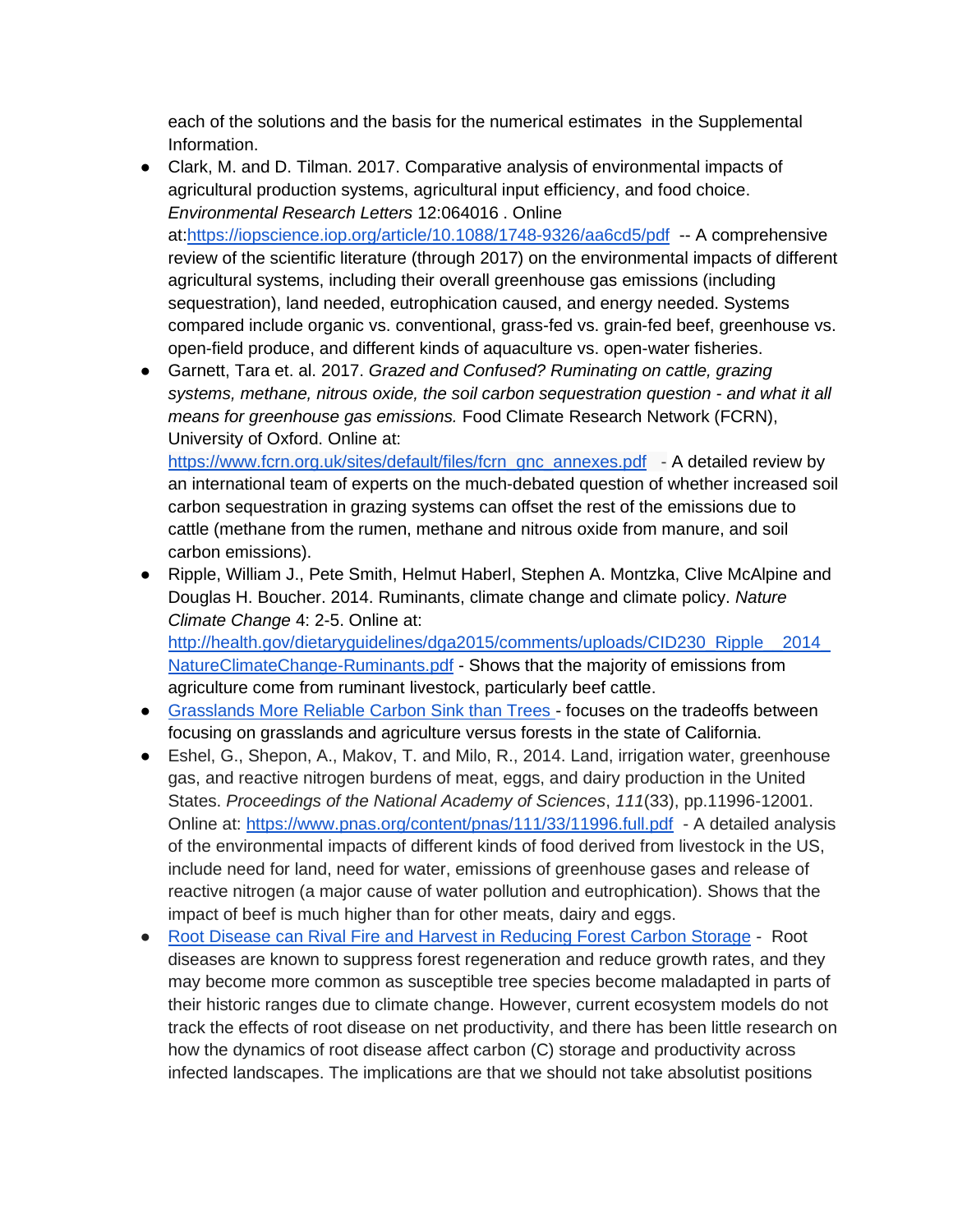about the potential of forestry versus agriculture to sequester carbon but rather seek to maximize the potential of both.

- Siegner, Katie; Wentzell, Scott; Urrutia, Maria; Mann, Whitney and Kennan, Hallie. 2019. *Maximizing Land Use Benefits from Utility-Scale Solar*. Yale Center for Business and the Environment, Yale School of Forestry and the Environment. Online at: <https://cbey.yale.edu/research/maximizing-land-use-benefits-from-utility-scale-solar> - A detailed study of the value of both the direct benefits and the ecosystem services (e.g. emissions reductions, pollination services, reduced erosion, water retention, improved crop growth, etc.) associated with combining solar energy with agriculture.
- Bennett, Ashley and Fox, Jessica. 2019. *Overview of Pollinator-Friendly Solar Energy*. Electric Power Research Institute Technical Update. Online at: [www.epri.com/pollinators](http://www.epri.com/pollinators) - a review of how to insure that solar energy is pollinatorfriendly, with case studies from several parts of the country.
- Macknick, Jordan; Beatty, Brenda and Hill, Graham. 2013. *Overview of Opportunities for Co-Location of Solar Energy Technologies and Vegetation*. National Renewable Energy Laboratory, Technical Report NREL/TP-6A20-60240. Online at: [https://www.osti.gov/biblio/1512073-co-location-agriculture-solar-opportunities-improve](https://www.osti.gov/biblio/1512073-co-location-agriculture-solar-opportunities-improve-energy-food-water-resources)[energy-food-water-resources](https://www.osti.gov/biblio/1512073-co-location-agriculture-solar-opportunities-improve-energy-food-water-resources) - an early review of the benefits from combining solar energy with vegetation, including different kinds of agriculture, based on the findings of the Department of Energy's iNSPIRE project.
- Bookwalter, Genevieve. 2019. The next money crop for farmers: solar panels. *Washington Post*, 22 February 2019. - an article about how farmers are increasing their revenues by leasing land for solar energy, focusing on corn and soy producers in the Midwest.
- [Intact Forests in the United States: Proforestation Mitigates Climate Change and Serves](https://www.frontiersin.org/articles/10.3389/ffgc.2019.00027/full)  [the Greatest Good](https://www.frontiersin.org/articles/10.3389/ffgc.2019.00027/full) - focuses on the need to protect older trees and forests as a core strategy for mitigation. MoCo needs to prioritize this as well as tree planting.
- [Alexandra Marques,](https://www.nature.com/articles/s41559-019-0824-3#auth-1) [Inês S. Martins](https://www.nature.com/articles/s41559-019-0824-3#auth-2)[,](https://www.nature.com/articles/s41559-019-0824-3#auth-3) [Thomas Kastner](https://www.nature.com/articles/s41559-019-0824-3#auth-3)[,](https://www.nature.com/articles/s41559-019-0824-3#auth-4) [Christoph Plutzar,](https://www.nature.com/articles/s41559-019-0824-3#auth-4) [Michaela C.](https://www.nature.com/articles/s41559-019-0824-3#auth-5)  [Theurl,](https://www.nature.com/articles/s41559-019-0824-3#auth-5) [Nina Eisenmenger,](https://www.nature.com/articles/s41559-019-0824-3#auth-6) [Mark A. J. Huijbregts](https://www.nature.com/articles/s41559-019-0824-3#auth-7)[,](https://www.nature.com/articles/s41559-019-0824-3#auth-8) [Richard Wood,](https://www.nature.com/articles/s41559-019-0824-3#auth-8) [Konstantin Stadler](https://www.nature.com/articles/s41559-019-0824-3#auth-9)[,](https://www.nature.com/articles/s41559-019-0824-3#auth-10) [Martin Bruckner](https://www.nature.com/articles/s41559-019-0824-3#auth-10)[,](https://www.nature.com/articles/s41559-019-0824-3#auth-11) [Joana Canelas](https://www.nature.com/articles/s41559-019-0824-3#auth-11)[,](https://www.nature.com/articles/s41559-019-0824-3#auth-12) [Jelle P. Hilbers](https://www.nature.com/articles/s41559-019-0824-3#auth-12)[,](https://www.nature.com/articles/s41559-019-0824-3#auth-13) [Arnold Tukker](https://www.nature.com/articles/s41559-019-0824-3#auth-13)[,](https://www.nature.com/articles/s41559-019-0824-3#auth-14) [Karlheinz Erb](https://www.nature.com/articles/s41559-019-0824-3#auth-14)[,](https://www.nature.com/articles/s41559-019-0824-3#auth-15) [Henrique M. Pereira,](https://www.nature.com/articles/s41559-019-0824-3#auth-15) March 4, 2019, *Increasing impacts of land use on biodiversity and carbon sequestration driven by population and economic growth.* Natural Ecology & Evolution, vol. 3, pages 628-637. Online at: [https://www.nature.com/articles/s41559-](https://www.nature.com/articles/s41559-019-0824-3) [019-0824-3](https://www.nature.com/articles/s41559-019-0824-3)
- Keith Paustian, Eric Larson, Jeffrey Kent, Ernie Marx, Amy Swan, October 2019. *Soil C Sequestration as a Biological Negative Emission* Strategy. Online at[:](https://www.frontiersin.org/articles/10.3389/fclim.2019.00008/full) <https://www.frontiersin.org/articles/10.3389/fclim.2019.00008/full>

"Organic matter additions such as compost and manures can increase soil C contents, both by virtue of the added C in the amendment itself and through improving soil physical attributes and nutrient availability, such that plant productivity and residue C inputs increase as well [\(Paustian](https://www.frontiersin.org/articles/10.3389/fclim.2019.00008/full#B54)  [et al., 1997\)](https://www.frontiersin.org/articles/10.3389/fclim.2019.00008/full#B54). One difficulty in assessing the overall impact of organic amendments on net  $CO<sub>2</sub>$ removals is that the amendments typically originate from an "off-site" location and thus don't directly reflect on-farm  $CO<sub>2</sub>$  uptake from the atmosphere as with other practices described in this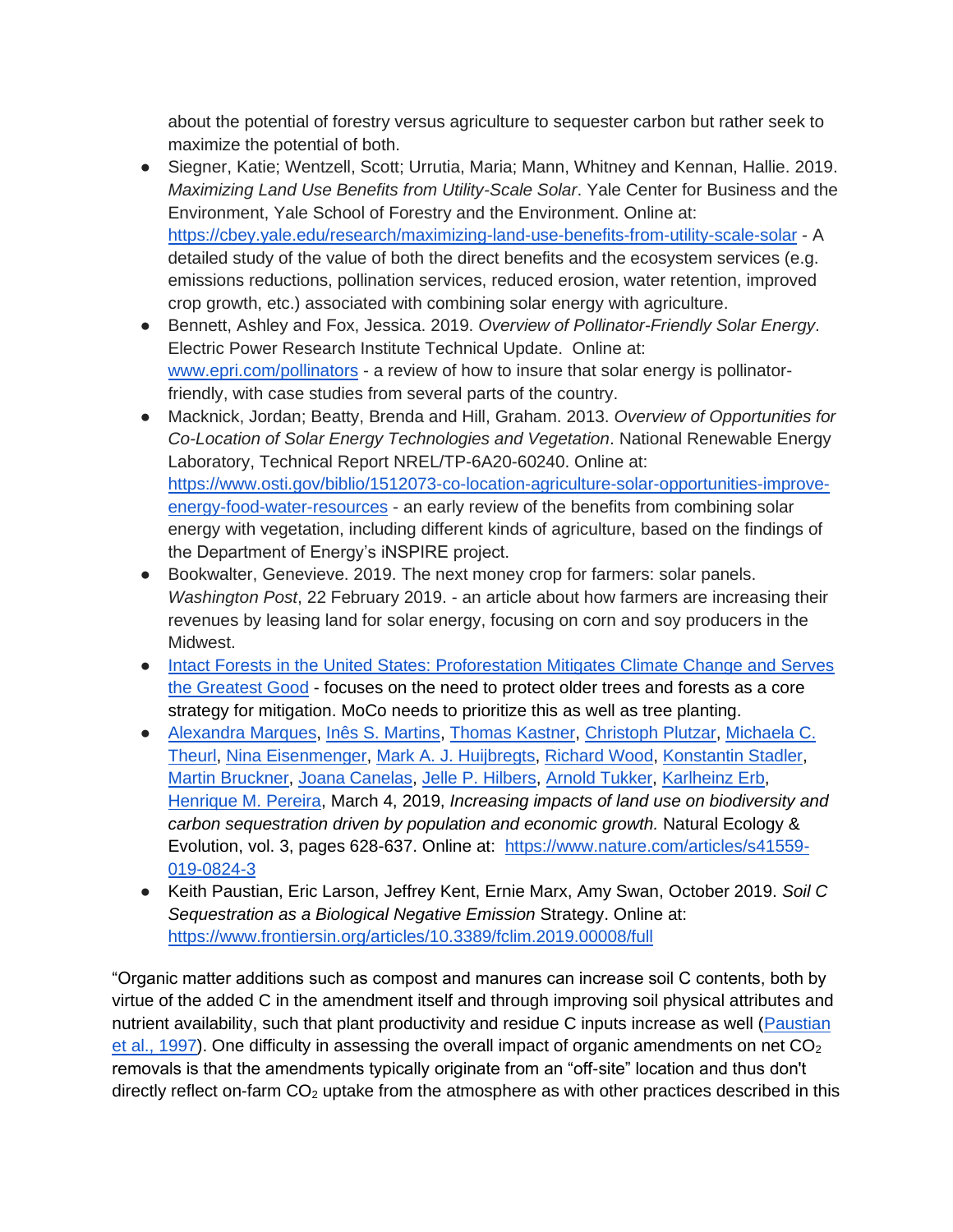section. Hence a full life cycle assessment (LCA) approach, in which the boundaries of the assessment extend outside the farm to include the source of the amendment, is needed for an accurate accounting of C accrual and net GHG reductions. An example is given by work in California on compost addition to rangeland, in which Silver and coworkers [\(Ryals and Silver,](https://www.frontiersin.org/articles/10.3389/fclim.2019.00008/full#B64)  [2013](https://www.frontiersin.org/articles/10.3389/fclim.2019.00008/full#B64)[;](https://www.frontiersin.org/articles/10.3389/fclim.2019.00008/full#B63) [Ryals et al., 2015\)](https://www.frontiersin.org/articles/10.3389/fclim.2019.00008/full#B63) found substantial increases in soil C storage following modest compost additions (a one-time ~1.3 cm thick surface dressing), in part attributed to improved infiltration and water retention, increased grass productivity and hence greater grass root and residue inputs to soil. Without counting C in the compost addition, they estimated an increase in C storage of 0.5 tC/ha (1.8 tCO<sub>2eg</sub>/ha) and 3.3 tC/ha (12.1 CO<sub>2eg</sub>/ha) at two contrasting rangeland sites, respectively, 3 years after compost addition. Further, where the compost was sourced from organic waste in which the business-as-usual case involved land filling and thus potential large emissions of methane[,](https://www.frontiersin.org/articles/10.3389/fclim.2019.00008/full#B21) [DeLonge et al. \(2013\)](https://www.frontiersin.org/articles/10.3389/fclim.2019.00008/full#B21) estimated an average net GHG mitigation of 23 tCO<sub>2eq</sub>/ha, over the 3 year study duration, considering the full LCA including landfill waste emissions vs. compost production, transport, application, and subsequent soil improvement impacts. Considering the large amount of organic waste generated by urban centers and impacts of landfilling on GHG emissions and the potential benefits of organic amendments to soil, use of compost is a potentially attractive option that merits additional R&D to assess the full range of environmental costs and benefits."

- United Nations Food and Agriculture Organization. *Forest and climate change: Carbon and the Greenhouse effect*. Accessed 2/8/20[:](http://www.fao.org/3/ac836e/AC836E03.htm) <http://www.fao.org/3/ac836e/AC836E03.htm>
- Joseph E. Fargione, Steven Bassett, Timothy Boucher, Scott D. Bridgham, Richard T. Conant, Susan C. Cook-Patton, Peter W. Ellis, Alessandra Falcucci, James W. Fourqurean, Trisha Gopalakrishna, Huan Gu, Benjamin Henderson, Matthew D. Hurteau, Kevin D. Kroeger, Timm Kroeger, Tyler J. Lark, Sara M. Leavitt, Guy Lomax, Robert I. McDonald, J. Patrick Megonigal, Daniela A. Miteva, Curtis J. Richardson, Jonathan Sanderman, David Shoch, Seth A. Spawn, Joseph W. Veldman, Christopher A. Williams, Peter B. Woodbury, Chris Zganjar, Marci Baranski, Patricia Elias, Richard A. Houghton, Emily Landis, Emily McGlynn, William H. Schlesinger, Juha V. Siikamaki, Ariana E. Sutton-Grier, Bronson W. Griscom. *Natural climate solutions for the United States*. Science Advances, Nov. 14, 2018, Vol. 4, no. 11. Online at[:](https://advances.sciencemag.org/content/4/11/eaat1869) <https://advances.sciencemag.org/content/4/11/eaat1869>*January 2019 Draft California 2030 Natural and Working Lands Climate Change Implementation Plan*. Accessed 2/8/20[:](https://ww3.arb.ca.gov/cc/natandworkinglands/draft-nwl-ip-1.7.19.pdf) <https://ww3.arb.ca.gov/cc/natandworkinglands/draft-nwl-ip-1.7.19.pdf>

Table of Contents: Executive Summary; Introduction; Need for Action; Directives; Natural and Working Lands Objectives, Vision, and Status; Objectives and Vision; Status of California's Natural and Working Lands; Natural and Working Lands 2030 Goal for State-Supported Action; Scope of the 2030 Goal; Final 2030 Goal; Pathways and Acreage Goals; Implementation; Tracking Progress and Outcomes; Moving Forward; Implementation Needs and Considerations; Next Steps; Appendices: Appendix A: Description of Tools, Methods, and Modeled Activites; Appendix B: Ecoregional Implementation; Appendix C: California Natural Resources Agency Board, Department, and Conservancy Implementation Descriptions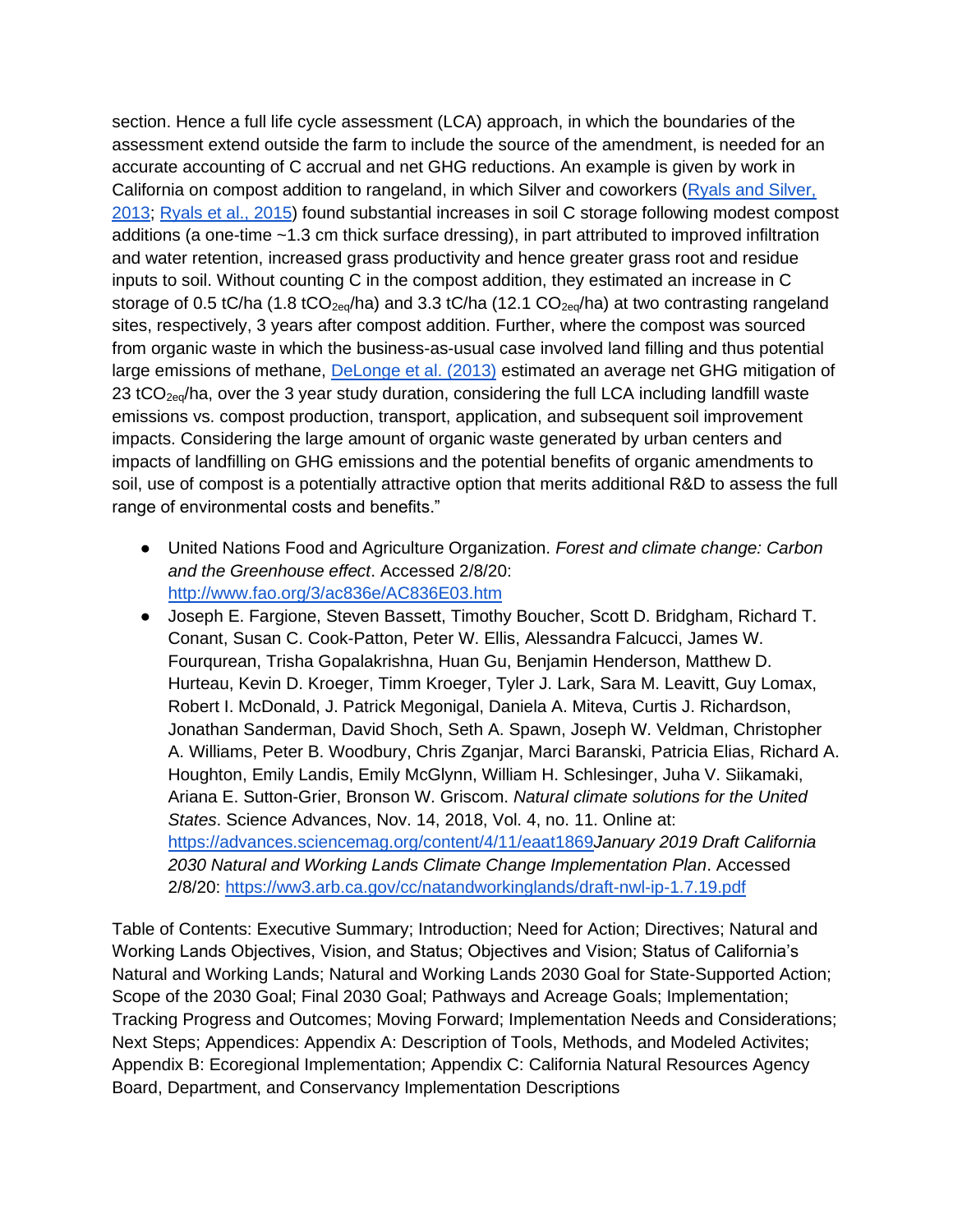- Nathalie Seddon, Beth Turner, Pam Berry, Alexandre Chausson, Cecile A.J. Girardin. 2019. *Grounding nature-based climate solutions in sound biodiversity science*. Nature Climate Change. Vol. 9, pages 84-87. Online at[:](https://www.nature.com/articles/s41558-019-0405-0) <https://www.nature.com/articles/s41558-019-0405-0>
- *Growing Food Connections*. Accessed 2/8/20[:](http://growingfoodconnections.org/comminnovat/baltimore-city-maryland-a-food-in-all-policies-approach-in-a-post-industrial-city/) [http://growingfoodconnections.org/comminnovat/baltimore-city-maryland-a-food-in-all](http://growingfoodconnections.org/comminnovat/baltimore-city-maryland-a-food-in-all-policies-approach-in-a-post-industrial-city/)[policies-approach-in-a-post-industrial-city/](http://growingfoodconnections.org/comminnovat/baltimore-city-maryland-a-food-in-all-policies-approach-in-a-post-industrial-city/)

"The overarching goal of this partnership is to enhance community food security while ensuring sustainable and economically viable agriculture and food production. This requires building the capacity of local governments to remove public policy barriers and deploy innovative public policy tools."

- Elisie Jonsson, Jessica Page, Zahara Kalantari. *Carbon sequestration potential of different land use as nature-based solutions*. 2019. Geophysical Research Abstracts, vol. 21, p1-1p. *Copyright of Geophysical Research Abstracts is the property of Copernicus Gesellschaft mbH and its content may not be copied or emailed to multiple sites or posted to a listserv without the copyright holder's express written permission. However, users may print, download, or email articles for individual use. This abstract may be abridged. No warranty is given about the accuracy of the copy. Users should refer to the original published version of the material for the full abstract.* For access to this entire article and additional high quality information, please check with your college/university library, local public library, or affiliated institution.
- Stefano Penazzi, Riccardo Accorsi, Riccardo Manzini. *Planning low carbon urban-rural ecosystems: An integrated transport land-use model*. October 2019. Journal of Cleaner Production. Vol. 235, pages 96-111. Online at[:](https://www.sciencedirect.com/science/article/pii/S0959652619322176) <https://www.sciencedirect.com/science/article/pii/S0959652619322176>
- Saskia Deborah Keesstra, Agata Novara, J.P. Nunes, David C. Finger*. The superior effect of nature based solutions in land management for enhancing ecosystem services*. August 2017. Science of The Total Environment. 610-611:997-1009. Online at[:](https://www.researchgate.net/publication/319301503_The_superior_effect_of_nature_based_solutions_in_land_management_for_enhancing_ecosystem_services) [https://www.researchgate.net/publication/319301503\\_The\\_superior\\_effect\\_of\\_nature\\_ba](https://www.researchgate.net/publication/319301503_The_superior_effect_of_nature_based_solutions_in_land_management_for_enhancing_ecosystem_services) sed solutions in land management for enhancing ecosystem services
- Jan. 14, 2019. Piecing together the case for nature-based solutions and the Paris Agreement. International Union for Conservation of Nature. Accessed 2/8/20: [https://www.iucn.org/news/forests/201901/piecing-together-case-nature-based-solutions](https://www.iucn.org/news/forests/201901/piecing-together-case-nature-based-solutions-and-paris-agreement)[and-paris-agreement](https://www.iucn.org/news/forests/201901/piecing-together-case-nature-based-solutions-and-paris-agreement)
- University of California-Davis. August 14, 2019. *Compost key to sequestering carbon in the soil: Study dug deep to uncover which agricultural system store the most carbon*. Online at[:](https://www.sciencedaily.com/releases/2019/08/190814161818.htm) <https://www.sciencedaily.com/releases/2019/08/190814161818.htm>

"Summary: In a 19-year study, scientists dug roughly 6 feet down to compare soil carbon changes in different cropping systems. They found that compost is a key to storing carbon, a strategy for offsetting carbon dioxide emissions. By moving beyond the surface level and literally digging deep, scientists at the University of California, Davis, found that compost is a key to storing carbon in semi-arid cropland soils, a strategy for offsetting  $CO<sub>2</sub>$  emissions.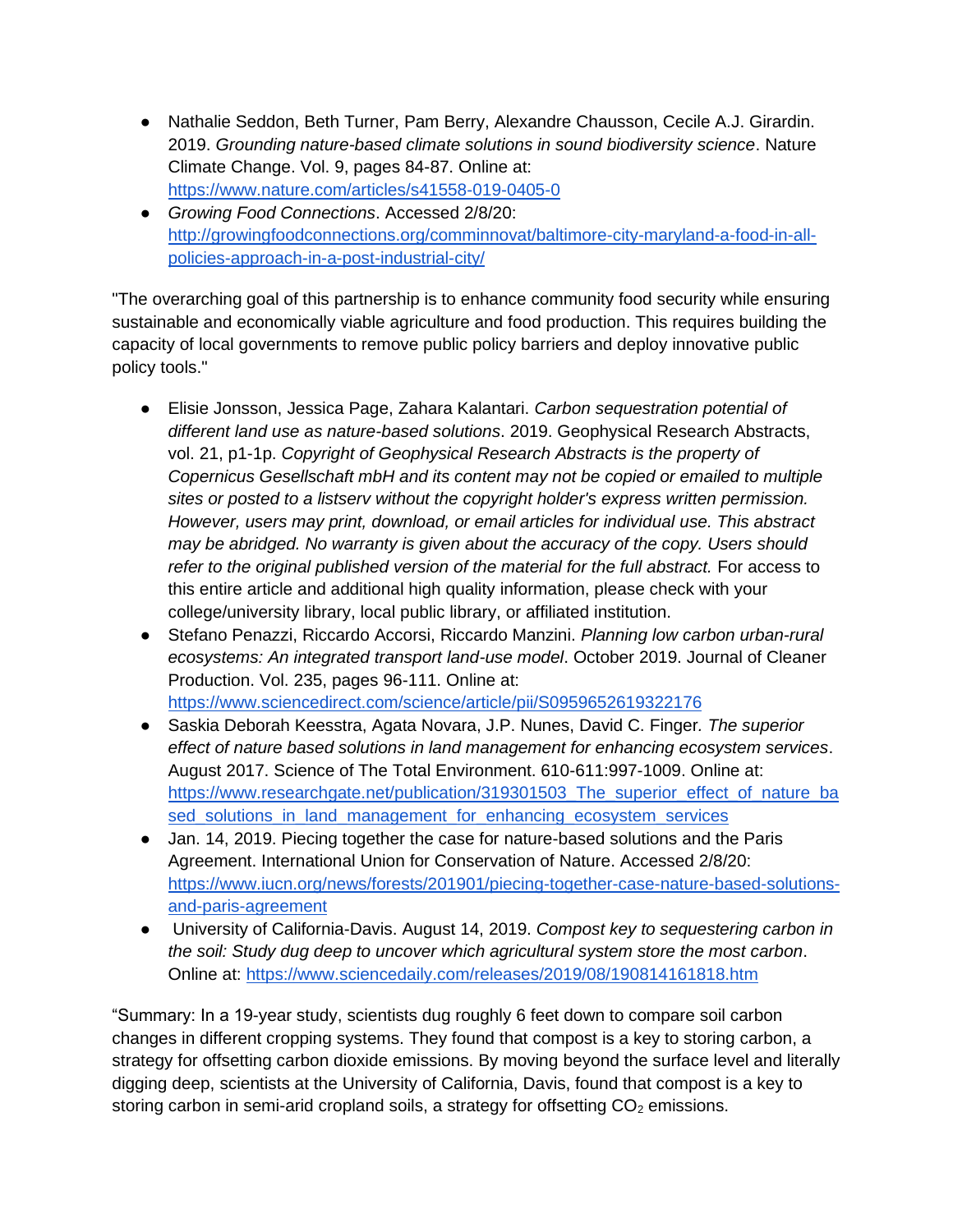For their 19-year study, published in the journal *Global Change Biology*, scientists dug roughly 6 feet down to compare soil carbon changes in conventional, cover-cropped and compost-added plots of corn-tomato and wheat-fallow cropping systems. They found that:

- Conventional soils neither release nor store much carbon.
- Cover cropping conventional soils, while increasing carbon in the surface 12 inches, can actually lose significant amounts of carbon below that depth.
- When both compost and cover crops were added in the organic-certified system, soil carbon content increased 12.6 percent over the length of the study, or about 0.07 percent annually. That's more than the international "4 per 1000" initiative, which calls for an increase of 0.04 percent of soil carbon per year. It is also far more carbon stored than would be calculated if only the surface layer was measured."
- *Carbon Cycle Institute.* Accessed 2/8/20[:](https://www.carboncycle.org/about-cci/) <https://www.carboncycle.org/about-cci/> "About CCI: The Carbon Cycle Institute's mission is to stop and reverse climate global change by advancing science-based solutions that reduce atmospheric carbon while promoting environmental stewardship, social equity and economic sustainability. The Carbon Cycle Institute (CCI) is advancing this mission through our Ag Carbon Program, which is advancing carbon farming and regenerative rangeland management that builds soil carbon and critical ecosystem services on ranches, farms and working landscapes."

"As a key part of its mission in advancing climate justice, the Carbon Cycle Institute has been exploring how a focus on soils, soil health and soil carbon can address social and environmental justice for rural and urban communities in California (and the US). This report chronicles our exploration of this question, with leading social and climate justice leaders across CA. We encourage you to read the report, as we found a vibrant set of approaches to advance justice, community resilience, and healthy soils. CCI and our partners will be working to identify opportunities to advance these approaches through community-scale projects across CA, and building the local and state policies and economic supports to scale them." **To download a copy of the full report or the executive summary, please submit a form on accessed on this link:** <https://www.carboncycle.org/programs/healthy-soils-healthy-communities/>

- Fast Company. Accessed 2/8/20[:](https://www.fastcompany.com/90439526/how-boulder-is-creating-a-path-for-cities-to-scale-up-carbon-sequestration) [https://www.fastcompany.com/90439526/how-boulder](https://www.fastcompany.com/90439526/how-boulder-is-creating-a-path-for-cities-to-scale-up-carbon-sequestration)[is-creating-a-path-for-cities-to-scale-up-carbon-sequestration](https://www.fastcompany.com/90439526/how-boulder-is-creating-a-path-for-cities-to-scale-up-carbon-sequestration) *How Boulder is creating a path for cities to scale up carbon sequestration.*
- Michael Battista. Posted February 26, 2019. Accessed 2/8/20: <https://carbonneutralcities.org/organic-material-recovery-natural-carbon-sequestration/> *Organic Material Recovery & Natural Carbon Sequestration.*

#### **Montgomery County**

Montgomery County Reports and Plans related to GHG emissions See MC Reports Related to GHG Emissions spreadsheet.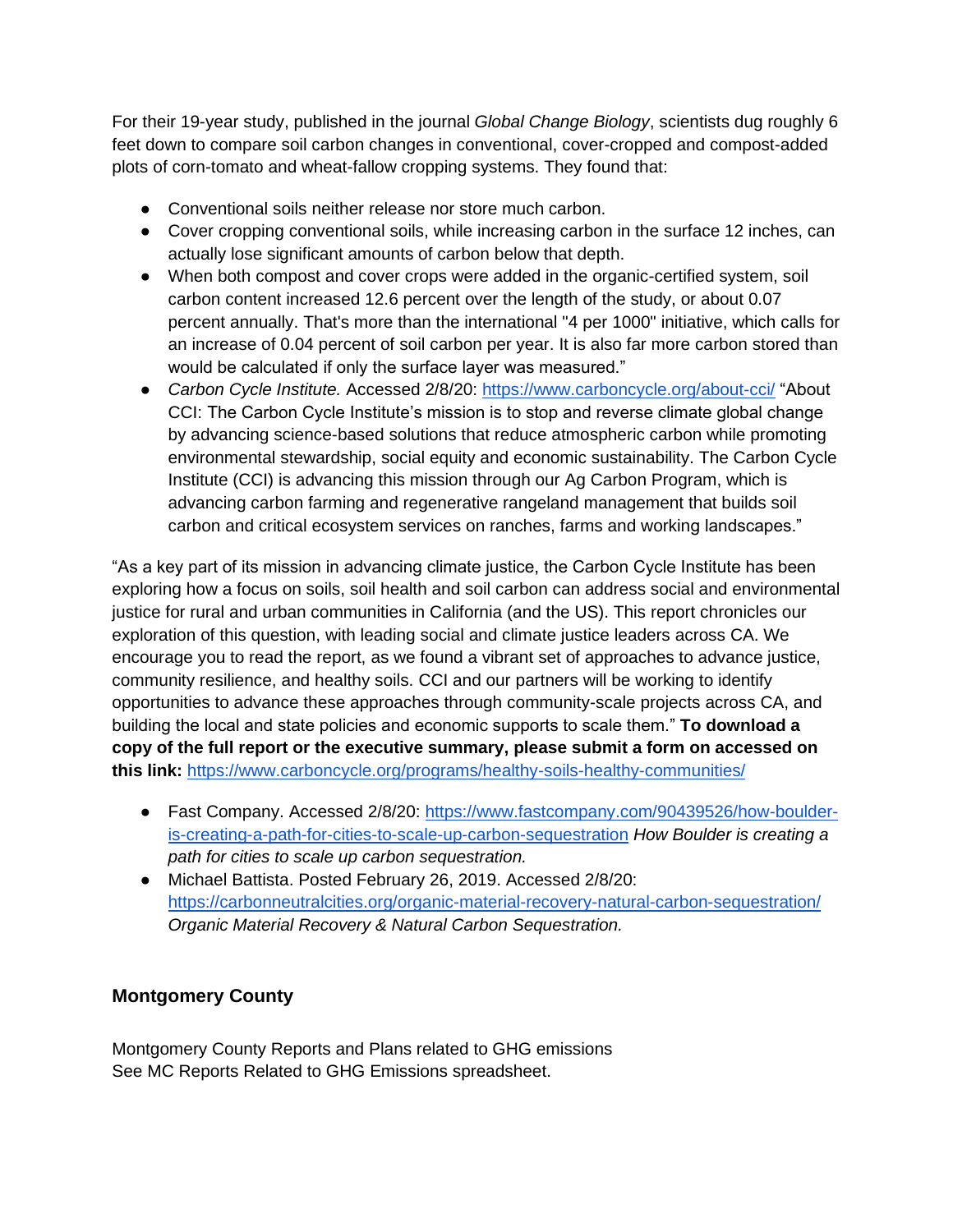**MoCo GHG Inventory**

● [County GHG Inventory](https://www.montgomerycountymd.gov/green/climate/ghg-inventory.html) (2018)

**MoCo Population and Land-use**

- [Demographic Profile of MoCo](https://montgomeryplanning.org/wp-content/uploads/2018/12/MC-Council-Districts-Demographic-Profile-2016.pdf) (2016)
- [Montgomery County Data Atlas](http://www.montgomeryplanning.org/research/documents/councildistrictdataatlas_web.pdf) (2012)
- [Montgomery County Snapshot: C](https://montgomeryplanning.org/research/documents/MoCoSnapshot_web.pdf)ouncil Districts by the Numbers (2012)
- [MCATLAS M](https://mcatlas.org/viewer/)ontgomery County e.g. go to Environmental Features to look at soils

**Agriculture/ soils**

- **[Office of Agriculture Services](https://www.montgomerycountymd.gov/agservices/)**
	- [Census of Agriculture 2017:](https://www.nass.usda.gov/Publications/AgCensus/2017/Full_Report/Volume_1,_Chapter_2_County_Level/Maryland/) [Montgomery County Statistics](https://montgomerycountymd.gov/agservices/Resources/Files/Ag%20Census/2017AGCensusMCFactSheetREVISED.pdf)
	- [Montgomery County Soil Conservation District](https://www.montgomeryscd.org/)
	- [Montgomery County Farm Directory](https://www.montgomerycountymd.gov/agservices/Resources/Files/publications/Latest_Farm_directory/seventhcutfarmdirectorydesignasof72017.pdf)
- **Montgomery Planning Department**
	- [Agricultural Reserve](https://montgomeryplanning.org/planning/agricultural-reserve/) (note, last master plan, 1980)
- **MoCo in the Maryland Watershed Implementation Plan to Restore Chesapeake Bay by 2025**
	- [Maryland Phase III Watershed Implementation Plan](https://mde.maryland.gov/programs/Water/TMDL/TMDLImplementation/Pages/Phase3WIP.aspx)
- **The MoCo Agriculture Reserve**
	- The [story](https://www.terrain.org/2018/unsprawl/the-agricultural-reserve/) of the reserve and [Transfer of Development Rights programs](https://islandpress.org/books/tdr-handbook)
	- [Map](https://www.montgomerycountymd.gov/agservices/Resources/Images/preservation/AGDATMAP2015.jpg) (2015)

**Forests/ wetlands**

- **Department of Environmental Protection** 
	- [Montgomery Planning: Environment](https://montgomeryplanning.org/planning/environment/)
- [Tree Canopy Law and Annual Reports](https://www.montgomerycountymd.gov/green/trees/laws-and-programs.html)
- Illustrated summary of [15 years of natural reforestation of agricultural land in upper](https://drive.google.com/open?id=12UEBtbZ6gFscebFxls4gRF1IXaROGg5B)  [Montgomery County](https://drive.google.com/open?id=12UEBtbZ6gFscebFxls4gRF1IXaROGg5B) (from Doug Boucher)

**Urban/ Suburban**

● [Carbon dioxide sequestration model of a vertical greenery system](https://www.researchgate.net/publication/265211839_Carbon_dioxide_sequestration_model_of_a_vertical_greenery_system) (2015)

**Integrated systems**

- **Division of Solid Waste Services**
	- [Strategic Plan to Advance Composting, Compost Use, and Food Scraps](https://www.montgomerycountymd.gov/SWS/Resources/Files/foodwaste/Strategic%20Plan%20to%20Advance%20Composting,%20Compost%20Use,%20and%20Food%20Scraps%20Diversion%20in%20Montgomery%20County,%20MD.pdf)  [Diversion in Montgomery County](https://www.montgomerycountymd.gov/SWS/Resources/Files/foodwaste/Strategic%20Plan%20to%20Advance%20Composting,%20Compost%20Use,%20and%20Food%20Scraps%20Diversion%20in%20Montgomery%20County,%20MD.pdf) (2018)
- Water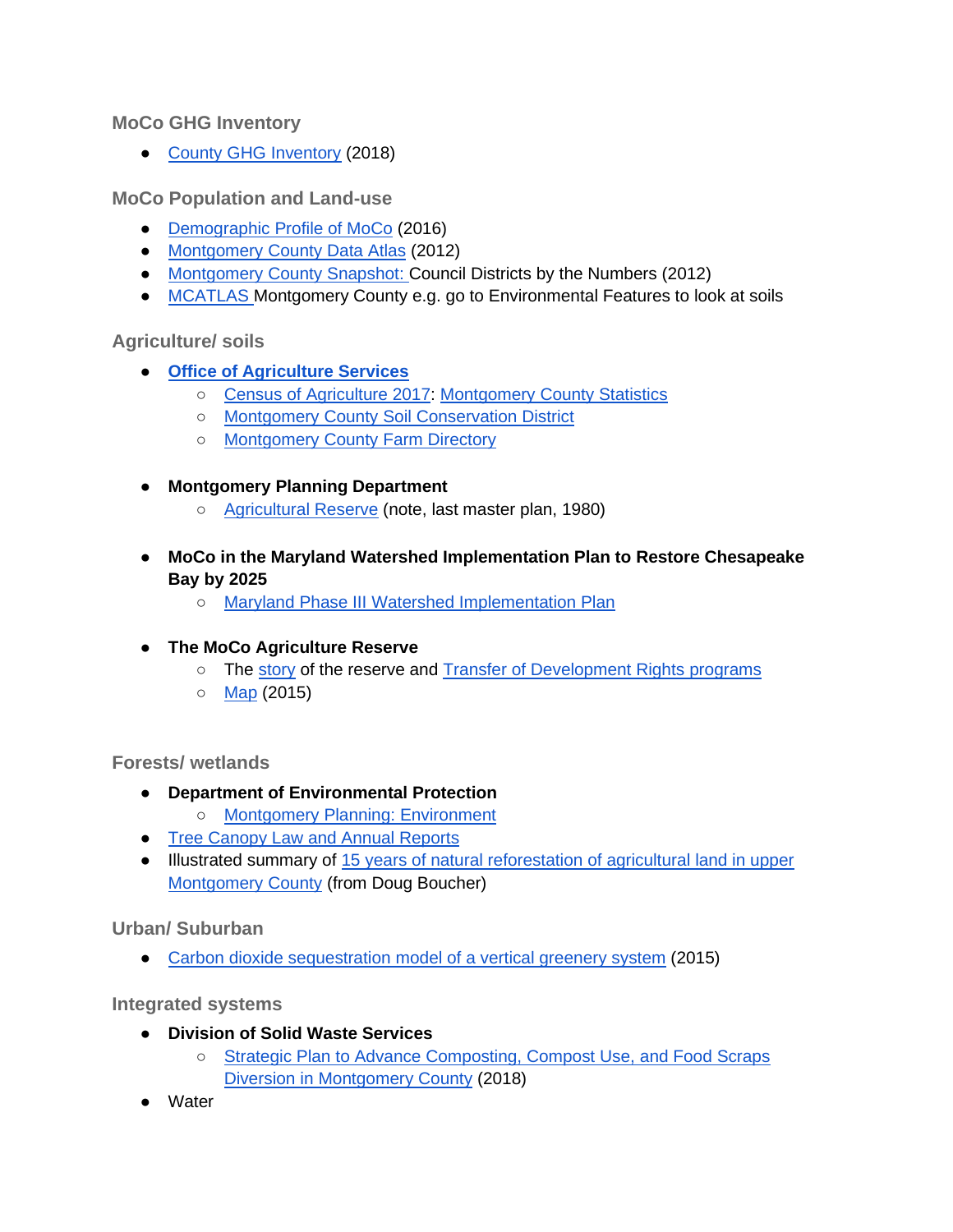- *[Protecting the source and maintaining water quality affordability](https://www.sierraclub.org/sites/www.sierraclub.org/files/sce-authors/u2410/Protecting%20the%20Source_Final%20Report_10.25.18.pdf)* (2018) Prepared by the Ecologix Group for Maryland Sierra Club
- [Chesapeake Bay Foundation](https://www.cbf.org/about-cbf/locations/maryland/offices/annapolis/legislative-session/) on the 2020 Maryland Legislative Session and Clean Water Blueprint

## **Regional/ State**

**Agriculture/ soils**

- [Sequestering carbon in agricultural soils: what works?](http://www.climatewebinars.net/webinars/sequestering-carbon-in-agricultural-soils-what-works/) Webinar by Dr Sara Via, linking science to Maryland GHG emission reduction goals.
- [https://www.csuchico.edu/regenerativeagriculture/\\_assets/documents/ra101-reg-ag-new](https://www.csuchico.edu/regenerativeagriculture/_assets/documents/ra101-reg-ag-new-definition-press-release.pdf)[definition-press-release.pdf](https://www.csuchico.edu/regenerativeagriculture/_assets/documents/ra101-reg-ag-new-definition-press-release.pdf)
- [https://www.csuchico.edu/regenerativeagriculture/\\_assets/documents/ra101-reg-ag](https://www.csuchico.edu/regenerativeagriculture/_assets/documents/ra101-reg-ag-definition.pdf)[definition.pdf](https://www.csuchico.edu/regenerativeagriculture/_assets/documents/ra101-reg-ag-definition.pdf)
- <https://regenerationinternational.org/annotated-bibliography/>

**Forests/ wetlands**

**Urban/ Suburban**

- Maryland Department of Natural Resources: [Lawn Alternatives](https://news.maryland.gov/dnr/2019/06/14/lawn-alternatives/?fbclid=IwAR0F0TqmylccGE9HPDAT0_Wsr8p8mB1wVOLdSlJsEZbAgVTQ2CebD16IVkg)
- [Ernst Seeds:](https://www.ernstseed.com/about-ernst/our-mission/) Native plants for restoration/ reclamation

**Other aspects of the sequestration system**

Thinking in terms of food systems:

- [What our region grows to eat and drink:](https://www.montgomerycountymd.gov/agservices/Resources/Files/publications/WORG_2018_FINAL_for_Web.pdf) Agriculture's Past, Present, and Future in and around the Metropolitan Washington Region, (January 2019), Metropolitan Washington Council of Governments
- [2019 Chesapeake Foodshed Assessment](https://agnr.umd.edu/sites/agnr.umd.edu/files/files/documents/Hughes%20Center/2019__Chesapeake-Foodshed-Assessment_02.pdf)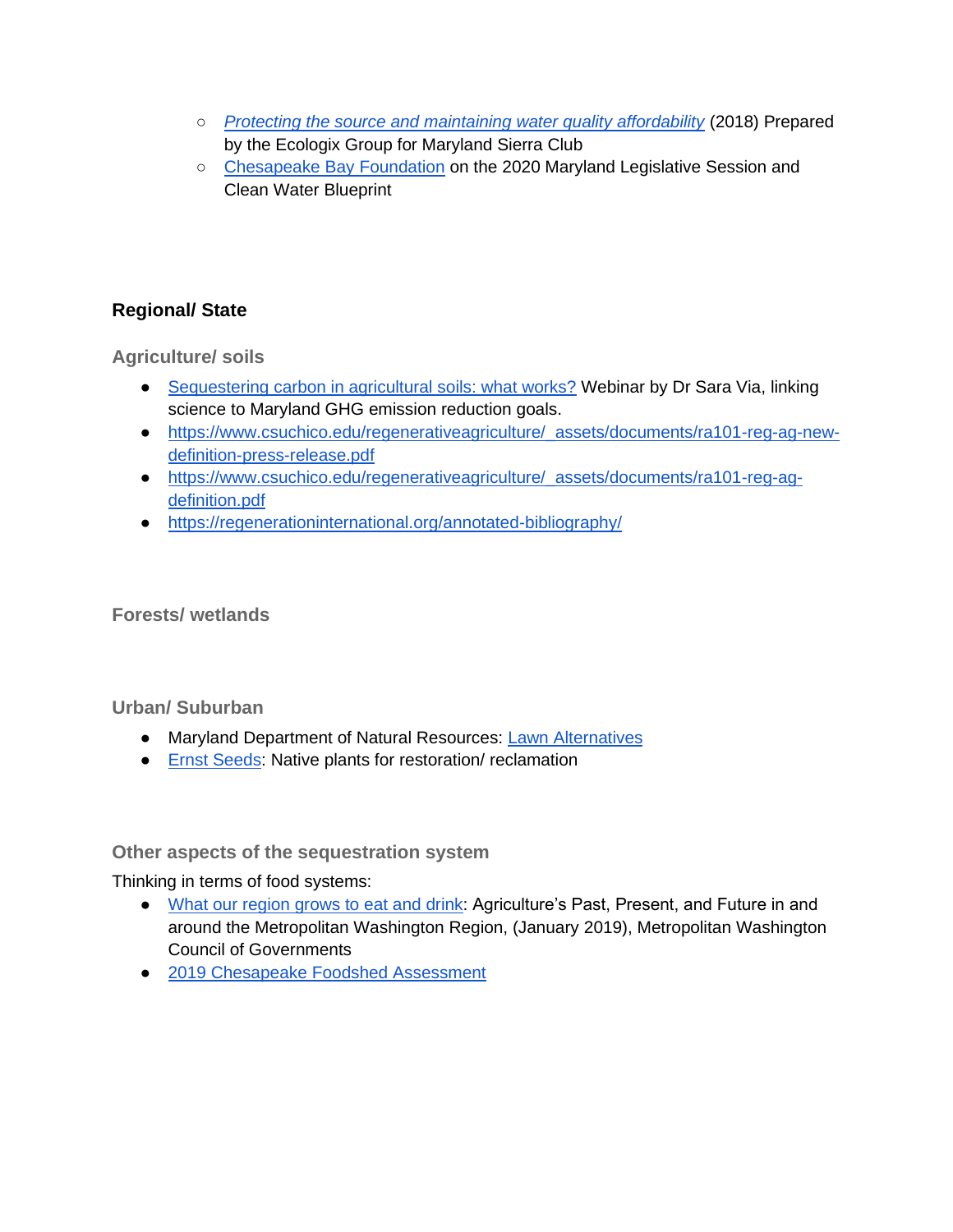#### **Federal/ International**

**Agriculture/ soils**

- [Healthy Soils to Cool the Planet: A philanthropic action guide](https://www.breakthroughstrategiesandsolutions.com/soilguide) (2019)
- [Carbon Cycle Institute](https://www.carboncycle.org/) providing carbon farming planning to over 200 ranches and farms in California. This group can provide recommendations for county policies, financing, and planning to promote soil carbon drawdown through the county's agricultural systems.
- [California is Turning Farms into Carbon Sucking Factories](https://grist.org/article/california-is-turning-farms-into-carbon-sucking-factories/)
- [Climate-smart soils](https://www.nature.com/articles/nature17174) (2016), Nature
- [Marin Carbon Project](https://www.marincarbonproject.org/) see also NYTimes *[Can dirt save the earth?](https://www.nytimes.com/2018/04/18/magazine/dirt-save-earth-carbon-farming-climate-change.html)* (2018)
- "**Mission** In response to the rapid pace of global climate change, the Marin Carbon Project (MCP) seeks to enhance carbon sequestration in rangeland, agricultural, and forest soils through applied research, demonstration and implementation in Marin County. **Vision** Our vision is for landowners and land managers of Marin's agricultural ecosystems to serve as stewards of soil health and to undertake [carbon farming](https://www.marincarbonproject.org/carbon-farming) in a manner that can improve on-farm productivity and viability, enhance ecosystem functions, and stop and reverse climate change."
- *[Is compost the secret to making ag climate friendly?](https://civileats.com/2019/09/17/is-compost-the-secret-to-making-ag-climate-friendly/)*
- [Climate Smart Agriculture Sourcebook](http://www.fao.org/3/i3325e/i3325e.pdf) (2013), FAO
- [The Carbon Farming Solution](https://www.chelseagreen.com/product/the-carbon-farming-solution/?gclid=EAIaIQobChMI0K78uc_E5wIVwp6zCh0ggwMjEAAYASAAEgLppPD_BwE) (2016)

#### **Forests/ wetlands**

● [The Global Tree Restoration Potential](https://science.sciencemag.org/content/365/6448/76?hwshib2=authn%3A1562396078%3A20190704%3Ac3ad5971-c185-4942-9acd-92aa24c51c06%3A0%3A0%3A0%3AS1lvoYPtq07c7tMzRommqA%3D%3D&eType=EmailBlastContent&eId=34bdeb79-753c-42b8-a1b7-073f1fb4843f) (2019), Bastin et al, Science 05 Jul 2019: Vol. 365, Issue 6448, pp. 76-79 DOI: 10.1126/science.aax0848

#### **Urban/ Suburban**

[Urban Drawdown Initiative:](https://urbandrawdown.solutions/about) Boulder and San Francisco examples

● **"**The Urban Drawdown Initiative brings together cities, resource specialists, communitybased organizations, scientists, innovators, land managers, and others to accelerate implementation of carbon removal strategies that simultaneously improve the social, economic, and environmental resilience of local communities. Inspired in part by Paul Hawken's groundbreaking book[,](https://urbandrawdown.solutions/resource-database/project-drawdown-hawken) *[Drawdown](https://urbandrawdown.solutions/resource-database/project-drawdown-hawken)*, the Initiative was established to support and disseminate city-scale actions that operationalize high-leverage drawdown actions. In 2017, a group of cities began exploring the role of cities in carbon drawdown. Working with th[e](https://www.usdn.org/index.html#/) [Urban Sustainability Director's Network](https://www.usdn.org/index.html#/) an[d](https://carbonneutralcities.org/) [Carbon Neutral Cities Alliance,](https://carbonneutralcities.org/) these cities began developing innovative solutions to carbon drawdown that could also address climate adaptation and social equity objectives. This work has produced an evolving framework and action pathways for city-based drawdown opportunities, as well as a growing [resource database.](https://urbandrawdown.solutions/resources)"

[Carbon Capture Gardens](https://www.thenatureofcities.com/2016/02/07/carbon-capture-gardens-a-nature-based-solution-for-managing-urban-brownfield-soils-for-biodiversity-and-ecosystem-services/) on The Nature of Cities *[How to turn your backyard into a carbon sink](https://news.globallandscapesforum.org/38003/how-to-turn-your-backyard-into-a-carbon-sink/)*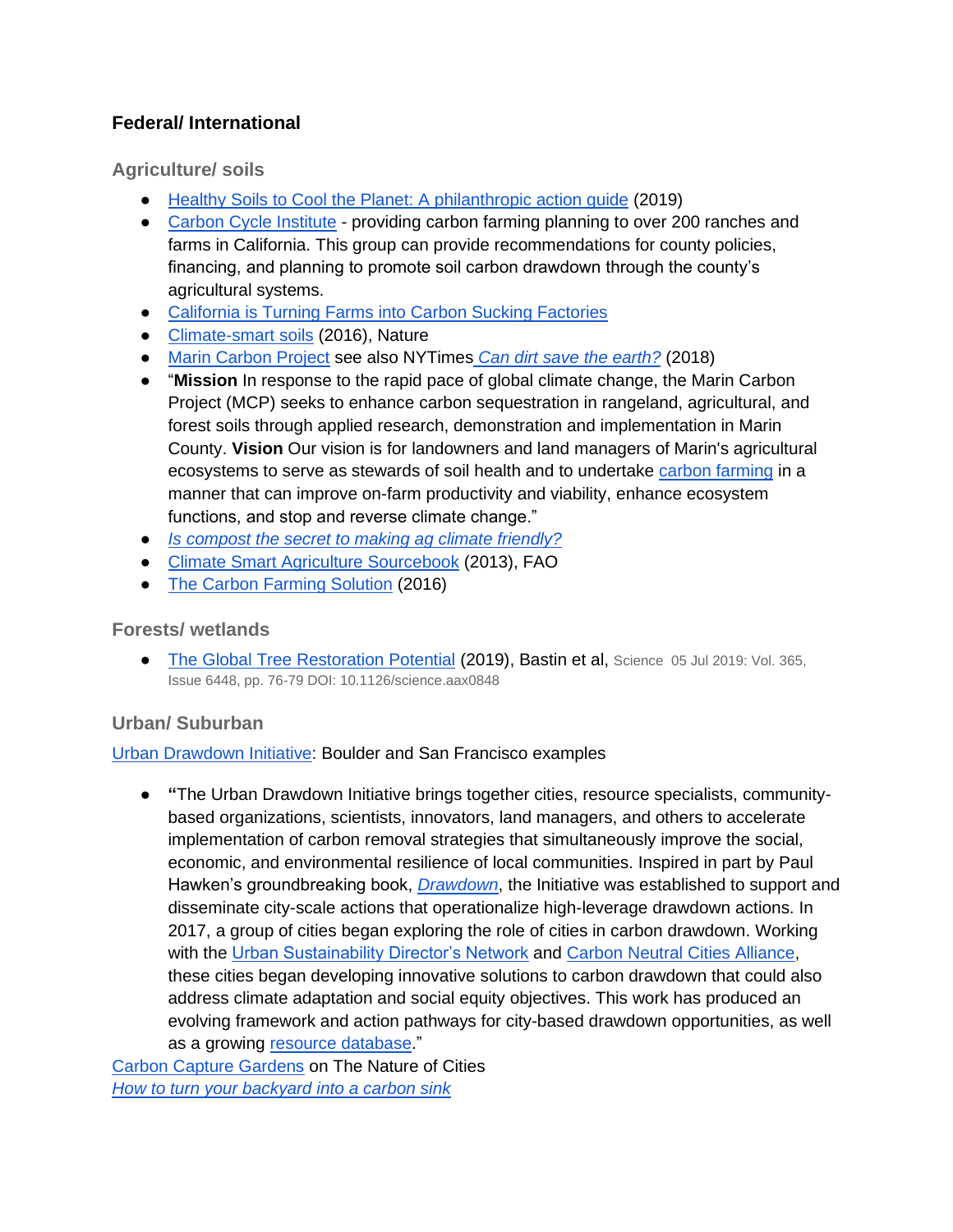*[Climate wise landscaping](https://www.newsociety.com/Books/C/Climate-Wise-Landscaping) [Capturing carbon in urban soils: What's possible?](https://www.urbangreencouncil.org/content/events/capturing-carbon-urban-soil-whats-possible-cities)*

● Carbon Neutral Cities Alliance. Accessed 2/8/20[:](https://www.usdn.org/public/page/13/CNCA) <https://www.usdn.org/public/page/13/CNCA> "The Carbon Neutral Cities Alliance is a collaboration of leading global cities working to cut greenhouse gas emissions by 80– 100% by 2050 or sooner—the most aggressive GHG reduction targets undertaken anywhere by any city." The Carbon Neutral Cities Alliance is a project of Urban Sustainability Directors Network (https://www.usdn.org/index.html#/).

**Other aspects of the sequestration system - including composting**

- [National Fish, Wildlife and Plants Climate Adaptation Strategy](https://www.st.nmfs.noaa.gov/Assets/ecosystems/documents/NFWPCAS-Final.pdf) (2012)
- [Compost and Climate Connections resources](https://ilsr.org/composting/) (on-going), Institute for Self-Reliance
- Institute for Local Self-Reliance: [Series on the Compost Climate Connection](https://ilsr.org/composting/)
- [Makesoil:](https://www.makesoil.org/) Movement-building for local soil-making
- [Kiss the Ground:](https://kisstheground.com/) Movement-building for regenerating soil

Ecosystems-Based Adaptation: A rich network of partners and international policy/ program activities

- [IUCN:](https://www.iucn.org/theme/ecosystem-management/our-work/ecosystem-based-approaches-climate-change-adaptation) Ecosystems-based approaches to climate change adaptation
- [UNDP:](https://www.adaptation-undp.org/ecosystem-based-adaptation-and-mitigation) Ecosystems-based adaptation and mitigation
- *[Integrating community and ecosystems-based approaches in climate adaptation](http://cmsdata.iucn.org/downloads/a_eba_integratedapproach_15_04_12_0.pdf)  [responses](http://cmsdata.iucn.org/downloads/a_eba_integratedapproach_15_04_12_0.pdf)* (2012), IUCN, WWF, CARE and IIED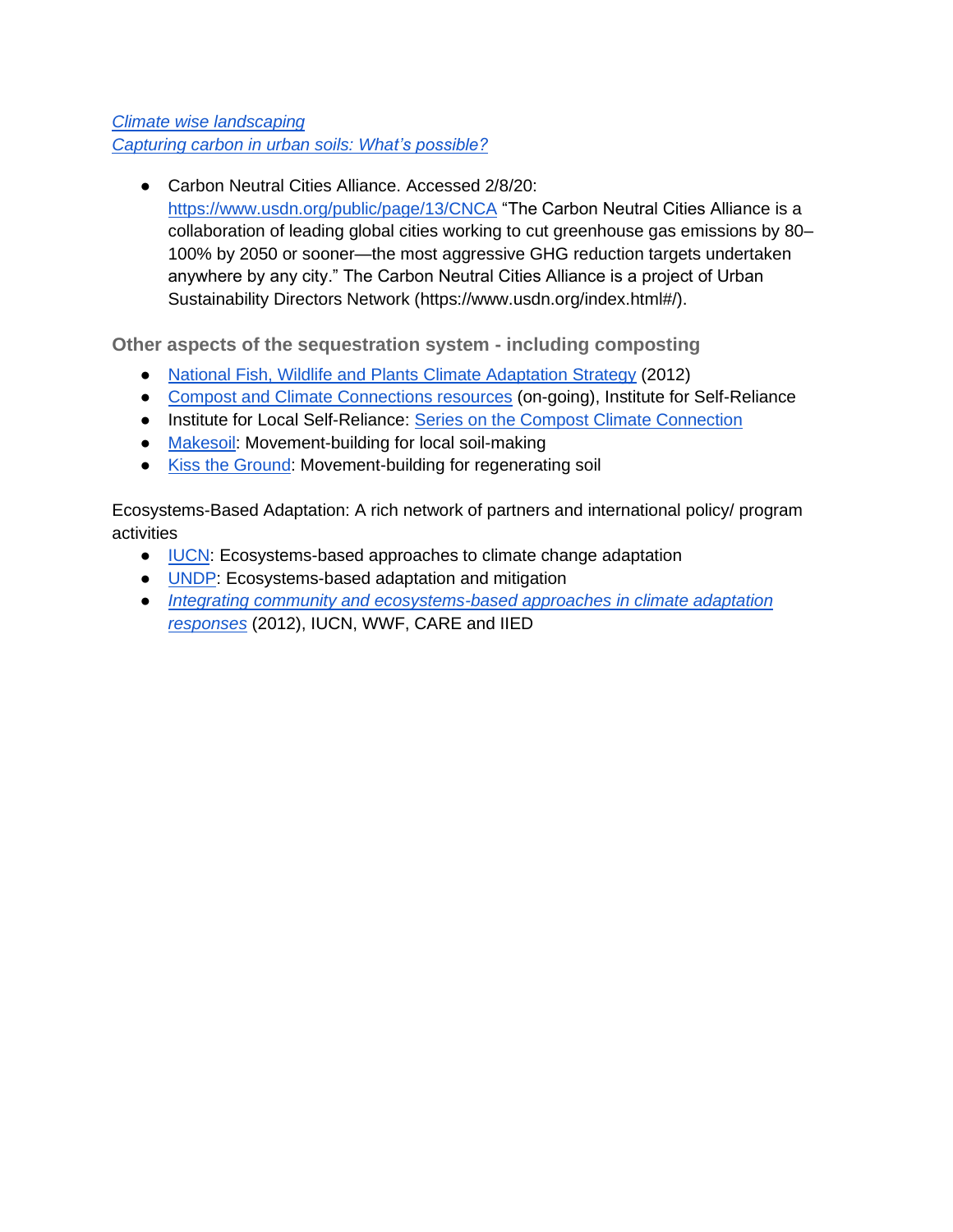# FINANCE & CREATING VALUE: INVESTMENT PLATFORMS

[Ecosystems Services Market Consortium:](https://ecosystemservicesmarket.org/) Growing Resilience in Agriculture

**NORI** Carbon Removal Marketplace

[The Sacred Rivers Climate Project](https://www.srcproject.com/mission) and links to [HiveMind Mycelium Carbon Vaults](http://techhivemind.com/)

Payment for Environmental Services (PES)

**Political leaders and policy-makers now what needs to happen? News stories**

[Biden in Iowa](https://www.theguardian.com/commentisfree/2019/dec/04/i-keep-my-promises-how-biden-is-using-the-climate-crisis-to-appeal-to-rural-voters?CMP=Share_iOSApp_Other) (December 2019)

EXAMPLES OF LOCAL JURISDICTIONS LEGISLATING FOR FINANCE FOR CLIMATE

● Branford, CT [Coastal Resiliency Fund](https://www.cakex.org/case-studies/viewing-climate-change-long-term-liability-through-branford-ct-coastal-resiliency-fund)

# EQUITY, RESTORATIVE JUSTICE, CLIMATE JUSTICE, COMMUNITY ACTION

### **Montgomery County**

#### **Regional/ State**

#### **Federal/ International**

- [Equitable and Just Climate Platform](https://ajustclimate.org/)
- [Cool Block](https://coolblock.org/how-does-program-work)
- Citizen science in Richmond: [Where do we need shade?](https://toolkit.climate.gov/case-studies/where-do-we-need-shade-mapping-urban-heat-islands-richmond-virginia)
- [Heatwave Guide for Cities](https://www.climatecentre.org/downloads/files/IFRCGeneva/RCCC%20Heatwave%20Guide%202019%20A4%20RR%20ONLINE%20copy.pdf) (2019), International Red Cross/ Red Crescent Climate **Centre**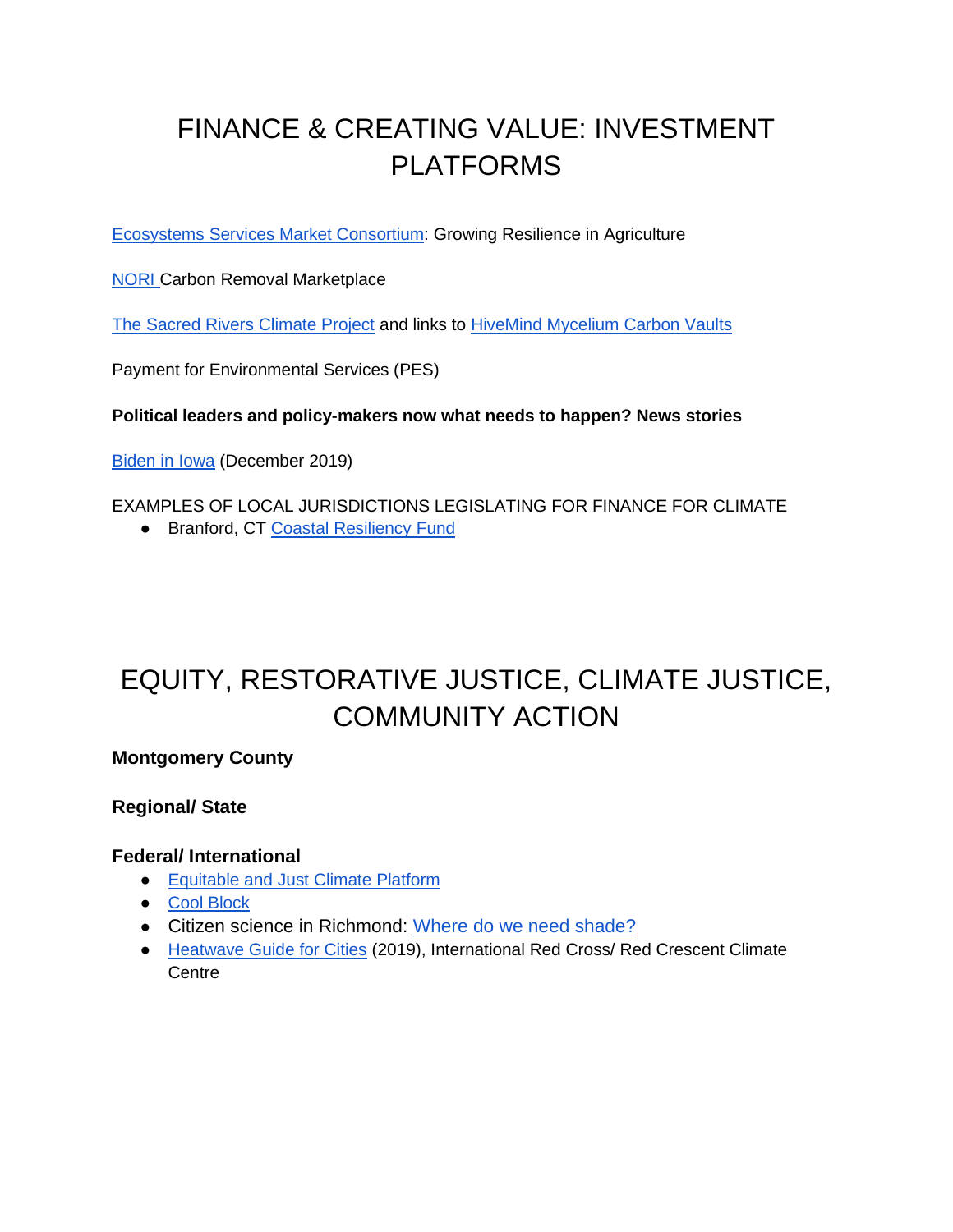# BIG, BOLD IDEAS & PLATFORMS

**[Project Drawdown:](https://www.drawdown.org/) Climate Solutions and inspired by this the [Urban Drawdown Initiative,](https://urbandrawdown.solutions/) which** brings together cities, scientists, community-based organizations etc to 'support and disseminate city-scale actions that operationalize high-leverage drawdown actions'.

[The Foundation for Climate Restoration:](https://foundationforclimaterestoration.org/) And see the White Paper *[Climate Restoration:](https://foundationforclimaterestoration.org/wp-content/uploads/2019/11/20191030_f4cr4_white-paper.pdf)  [Solutions to the Greatest Threat Facing Humanity and the Planet Today](https://foundationforclimaterestoration.org/wp-content/uploads/2019/11/20191030_f4cr4_white-paper.pdf)*

[The Resilience Shift:](https://www.resilienceshift.org/) Stimulating resilience in critical infrastructure systems (e.g. water systems, supply chains)

[100 Resilient Cities \(100RC\):](http://www.100resilientcities.org/) While this program resourced through The Rockefeller Foundation is now closed (evolving into a new phase), it provides an important model for understanding how to move a strategic focus on climate-resilience within local jurisdictions

#### **Integration/ Systems-led Knowledge and Action**

[Global Landscapes Forum:](https://www.globallandscapesforum.org/about/welcome-to-the-global-landscapes-forum/) Knowledge-led platform on integrated land-use dedicated to achieving the Sustainable Development Goals and Paris Climate Agreement

[Urban Footprint,](https://urbanfootprint.com/) urban planning software, partners with [StreetLight Data,](https://www.streetlightdata.com/) to enhance urban mobility planning.

#### **Potential with private sector actors**

IKEA: [https://www.cnbc.com/2019/11/28/ikea-to-invest-220-million-to-make-it-a-climate-positive](https://www.cnbc.com/2019/11/28/ikea-to-invest-220-million-to-make-it-a-climate-positive-business.html)[business.html](https://www.cnbc.com/2019/11/28/ikea-to-invest-220-million-to-make-it-a-climate-positive-business.html)